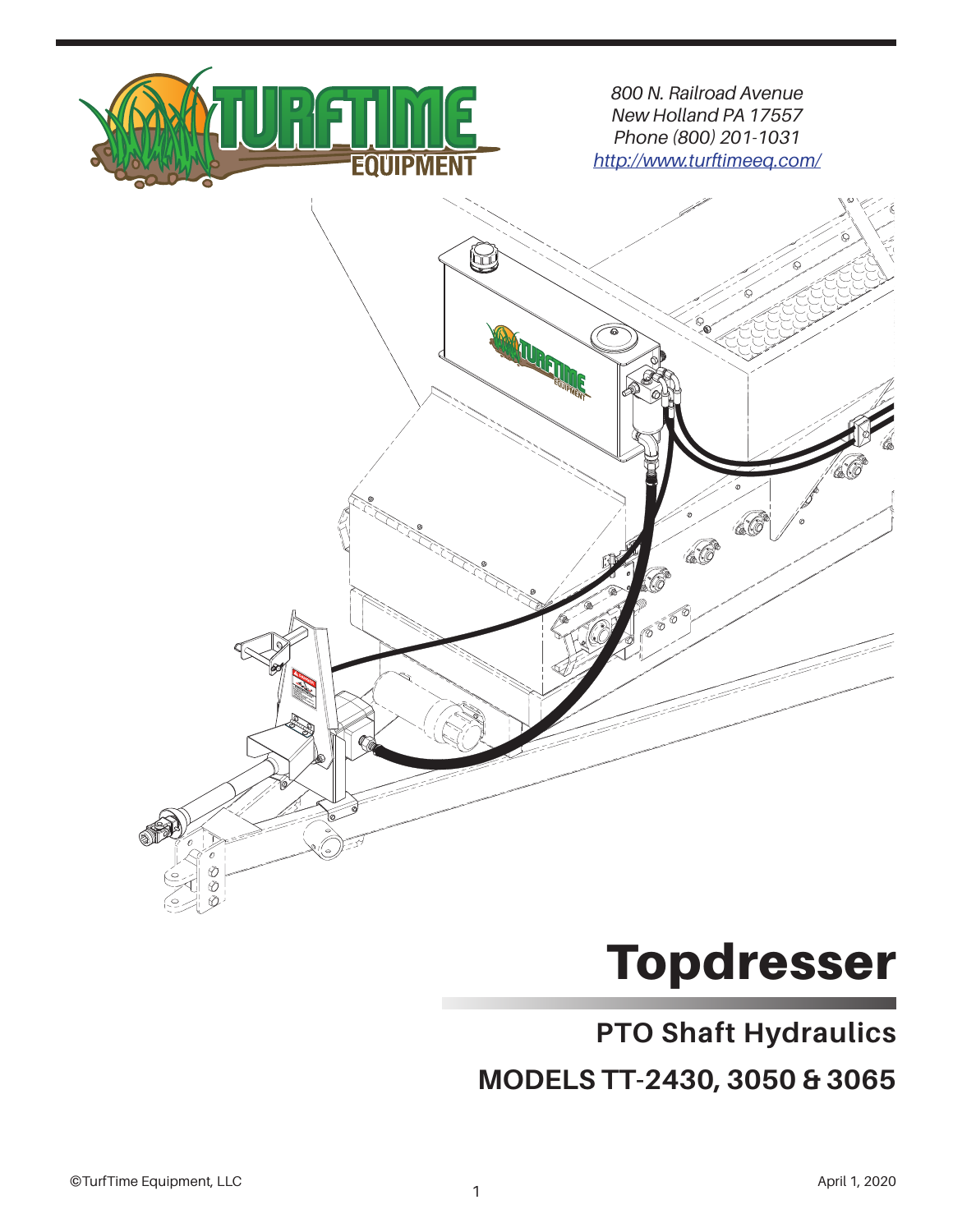## **ILLUSTRATED PARTS BREAKDOWN**

PTO Shaft, Hydraulic Tank, Oil Filter and Related Parts